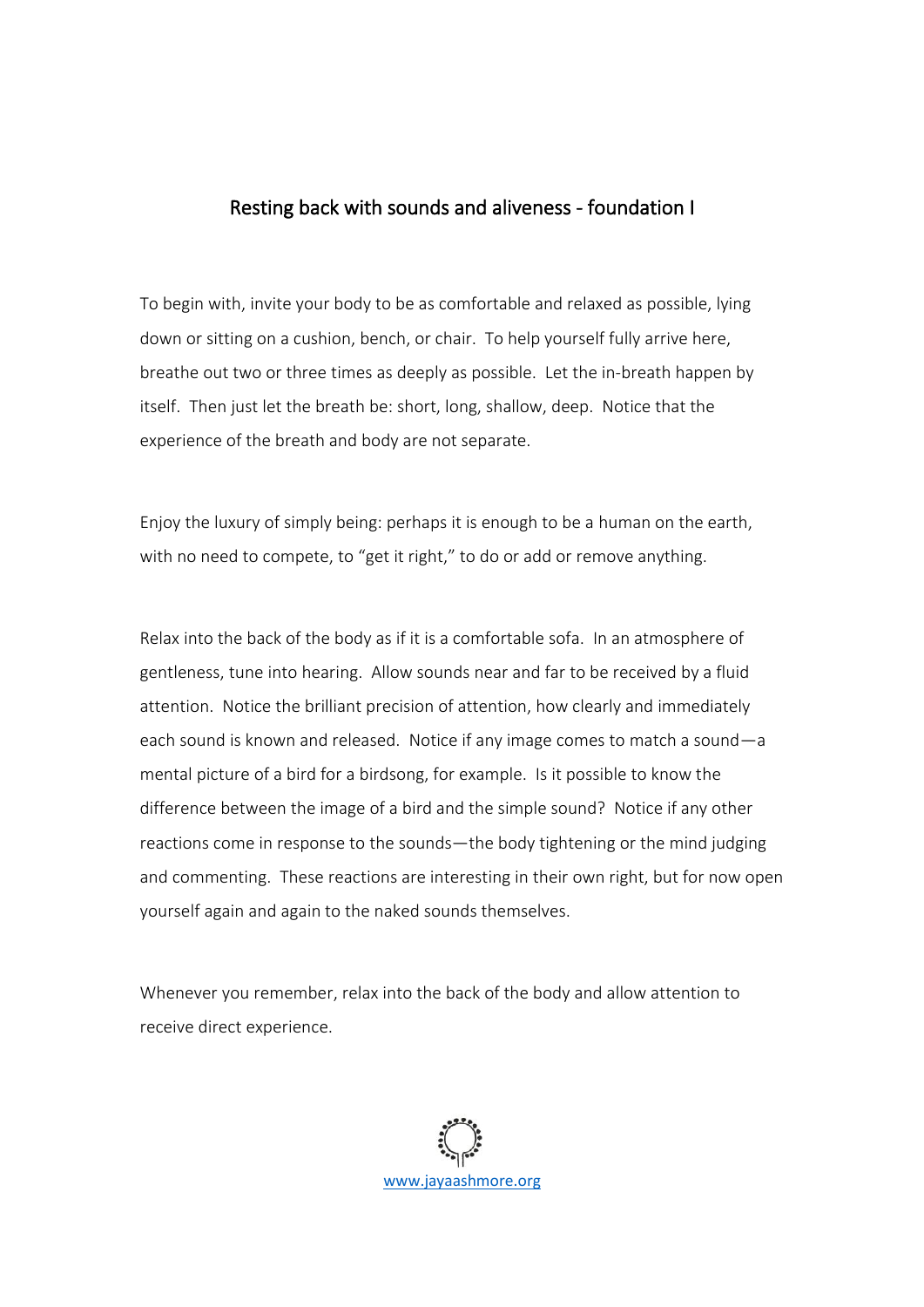With the sounds more in the background, let this same receptive attention open to the body: its weight and posture, movements and textures, warmth and coolness. Let the experience we call "body" just float in relaxed attention.

Bring softness into first the head, then the chest, then the belly. Soften and receive direct experience. Where can you connect most easily? Let about 25% of your attention rest in that place, while also staying open to sounds, thoughts, and the whole body. All else being equal, the lower belly is preferable. Every time you notice that the attention has wandered, gently rest back "home" in your chosen place.

As you relax, you may start to feel joy, lightness, or spaciousness. Enjoy. Then rest into the aliveness "behind" or within the joy.